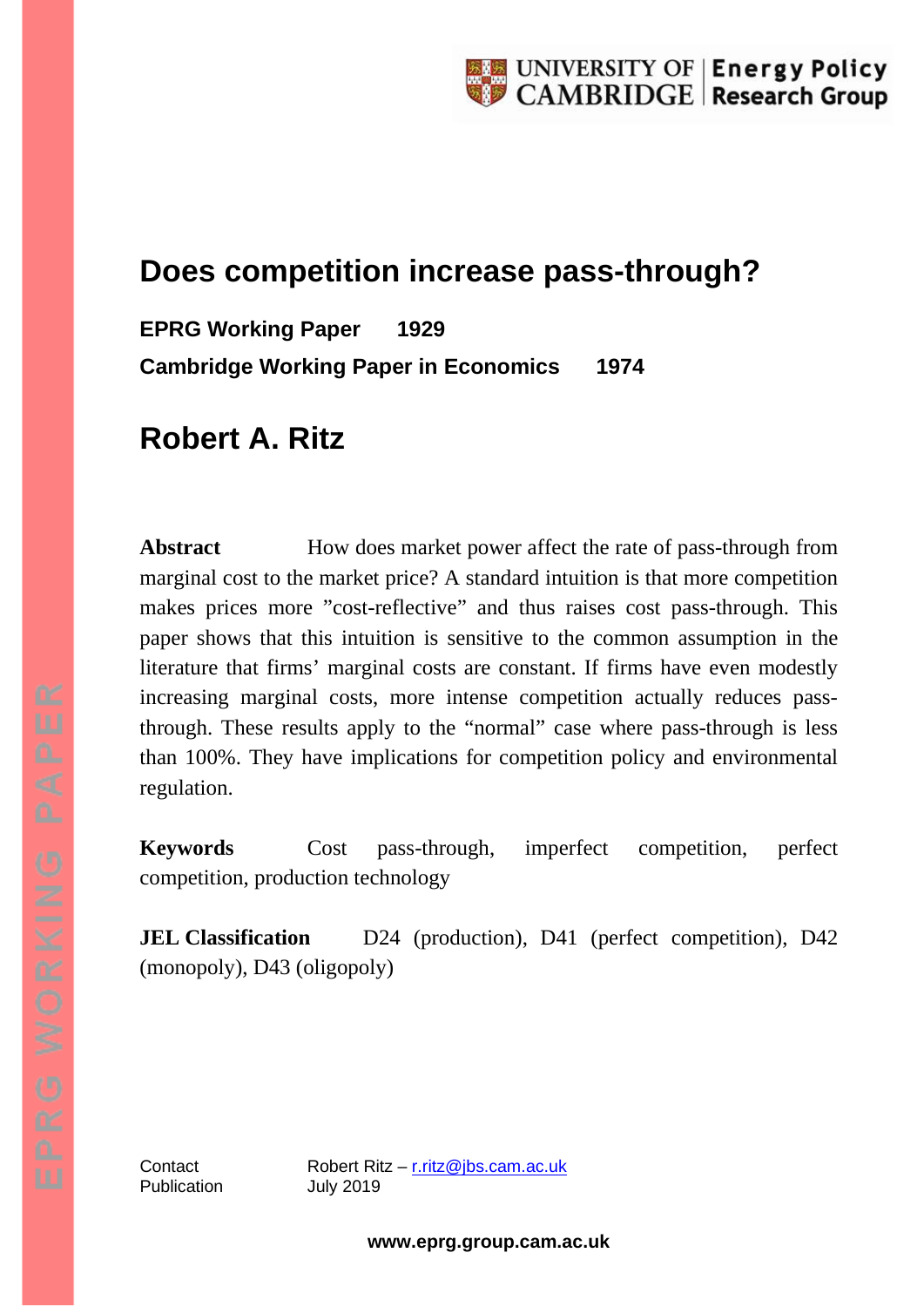## Does competition increase pass-through?

Robert A. Ritz

Energy Policy Research Group (EPRG) Judge Business School & Faculty of Economics Cambridge University r.ritz@jbs.cam.ac.uk

This version: July 2019

#### Abstract

How does market power affect the rate of pass-through from marginal cost to the market price? A standard intuition is that more competition makes prices more "cost-reflective" and thus raises cost pass-through. This paper shows that this intuition is sensitive to the common assumption in the literature that firms<sup>7</sup> marginal costs are constant. If firms have even modestly increasing marginal costs, more intense competition actually reduces pass-through. These results apply to the "normal" case where pass-through is less than  $100\%$ . They have implications for competition policy and environmental regulation.

Keywords: Cost pass-through, imperfect competition, perfect competition, production technology

JEL codes: D24 (production), D41 (perfect competition), D42 (monopoly), D43 (oligopoly)

All views expressed and any errors are mine.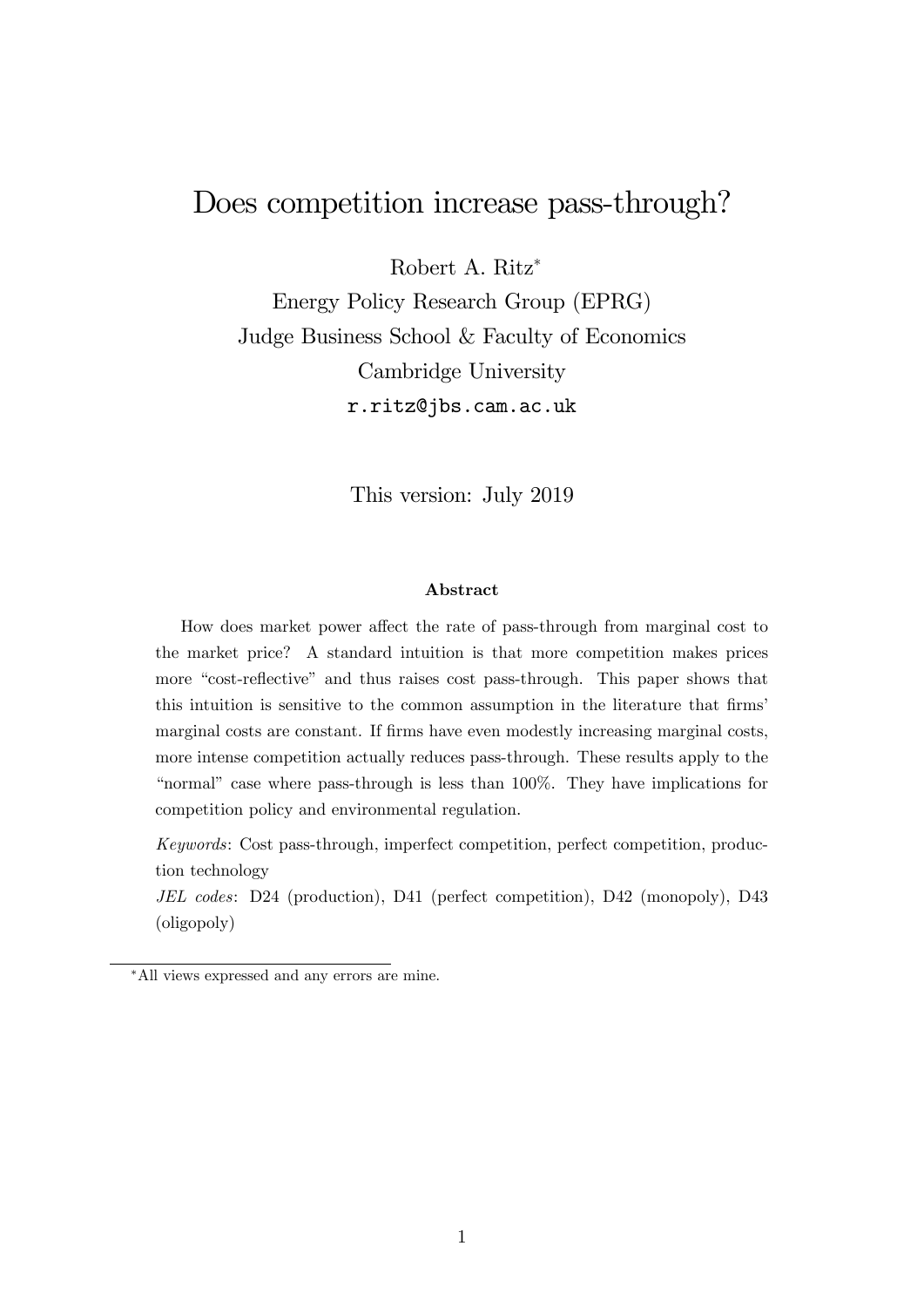### 1 Introduction

In recent years, there has been a resurgence of interest in cost pass-through as tool to understand market performance and the effects of policy interventions across a wide range of fields in economics including industrial organization, public economics, and international trade (Weyl & Fabinger 2013).

How does competition affect pass-through? A common intuition is that firms with market power have an incentive to "absorb" part of a cost change whereas, under perfect competition, price equals marginal cost so pass-through is 100%. This suggests that more intense competition leads to stronger pass-through. Perhaps most prominently, this intuition holds in a textbook linear Cournot model, with 50% pass-through under monopoly which rises up to  $100\%$  as the number of firms grows large.

Yet this intuition and the existing literature on pass-through under imperfect competition (e.g., Bulow & Páeiderer 1983; Kimmel 1992; Anderson & Renault 2003; Weyl & Fabinger 2013; Mrázová & Neary 2017) maintain the assumption that firms have constant marginal costs. On one hand, this is a substantive economic assumption which may be appropriate for some markets but less so for others. On the other hand, it obscures the comparison with the benchmark of perfect competition—precisely because it restricts competitive pass-through to a "knife-edge" rate of  $100\%$ .

This paper revisits the basic question of how competition affects cost pass-through. It generalizes earlier results from the pass-through literature and highlights their sensitivity to the assumption of constant marginal cost. The model has two key features. First, to facilitate the comparison with perfect competition, the industry sells a homogenous product and the setup nests monopoly, oligopoly and perfect competition as special cases. Second, firms have convex cost functions, which can be justified purely on technology grounds or by invoking the frictions that arise from principal-agent problems within the firm (see especially Hart 1995).

The main point is that, if firms have even modestly increasing marginal costs, the standard intuition is overturned—and more intense competition actually reduces passthrough. A less flexible production technology, with more steeply increasing marginal cost, always leads to lower pass-through. This holds in a textbook model of perfect competition and extends to imperfect competition. However, the effect is stronger for a more competitive market because it has higher industry output. This helps explains why, in markets with a fairly inflexible production technology, more competition can be associated with less pass-through. Importantly, these results apply to the "normal" case where pass-through is less than 100%.

Consider comparing two markets with different intensities of competition. For a likefor-like comparison, suppose that any differences in demand and cost conditions are controlled for. The analysis shows that, under plausible conditions, the more competitive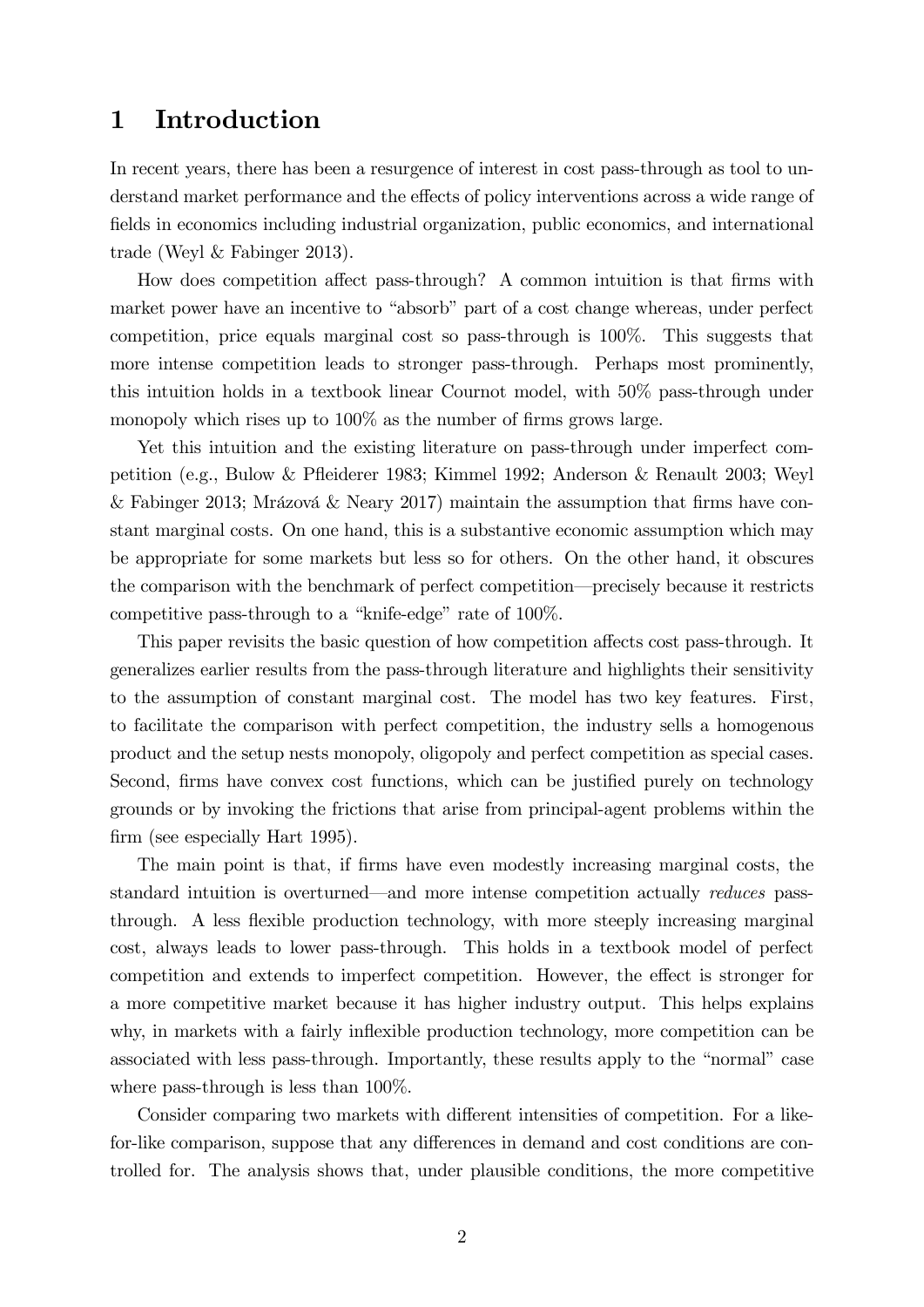market always has lower pass-through if cost convexity is sufficiently pronounced. For example, if demand is strictly convex and firms' cost functions are at least quadratic, then the more competitive market passes on less of a (small) cost increase.

From a policy perspective, questions about pass-through and market power are especially salient across the energy industry. Pass-through of fuel costs to retail electricity prices has been an important concern of competition policy in the UK electricity sector (CMA 2015). Similarly, the extent to which a carbon price imposed on energy-intensive (and often significantly concentrated) industries such as electricity, cement and steel is passed onto market prices is central to the effectiveness of market-based regulation towards climate change (Fabra & Reguant 2014).

Section 2 sets up the model, and Section 3 presents a unifying equilibrium result on cost pass-through that holds under perfect and imperfect competition. Section 4 presents conditions under which more competition leads to lower cost pass-through, and Section 5 gives two illustrative examples. Section 6 concludes.

### 2 The model

Consider a simple model of imperfect competition between  $n$  symmetric firms that nests perfect competition and monopoly as special cases.

The inverse demand curve is  $p(X)$ , where p is the market price, X is industry output and  $p'(\cdot) < 0$ . Let  $\varepsilon^D \equiv -p(X)/Xp'(X) > 0$  be the price elasticity of demand and let  $\xi^D \equiv -Xp''(X)/p'(X)$  be a measure of demand curvature. Demand is concave if  $\xi^D \leq 0$ and convex otherwise; it is log-concave (i.e., the log of direct demand  $\ln D(p)$  is concave in *p*) if  $\xi^D \le 1$  and log-convex otherwise.

Demand curvature can also be expressed as  $\xi^D = 1 + (1 - \psi^D)/\varepsilon^D$ , where  $\psi^D \equiv$  $p[d\varepsilon^{D}(p)/dp]/\varepsilon^{D}(p)$  is the superelasticity of demand, i.e., the elasticity of the elasticity (Kimball 1995). So demand is log-concave  $\xi^D \le 1$  if and only if it is superelastic  $\psi^D \ge 1$ .

Firm *i* has a cost function  $\widehat{C}(x_i) \equiv [C(x_i) + \tau x_i]$  where  $x_i$  is its output (so  $X \equiv \sum_i x_i$ ),  $\tau$  is a cost shifter, and which satisfies  $C'(\cdot) > 0, C''(\cdot) \ge 0$  (where  $C''(x_i) = C''(x_i)$ ). Let  $\eta_i^S \equiv x_i \hat{C}''(x_i) / \hat{C}'(x_i) \ge 0$  be the elasticity of *i*'s marginal cost which, given symmetry, will be identical across firms with  $\eta_i^S = \eta^S$ . This can be seen as a measure of the "inflexibility" of the production technology.

**Remark 1**. The model defines the elasticity of firm i's marginal cost  $C'(x_i)$  including the cost shifter  $\tau$ . Many papers on pass-through focus on the case in which the initial value of the cost shifter is zero,  $\tau = 0$ . Then marginal cost is (locally) identical including and excluding the cost shifter  $\hat{C}'(x_i) = C'(x_i)$ , and so the cost elasticity  $\eta_i^S = x_i C''(x_i) / C'(x_i)$ can equivalently be written without the cost shifter.<sup>1</sup> This paper does not restrict atten-

<sup>&</sup>lt;sup>1</sup>More generally, they are related according to  $\eta_i^S = [x_i C''(x_i) / C'(x_i)] / [1 + \tau / C'(x_i)].$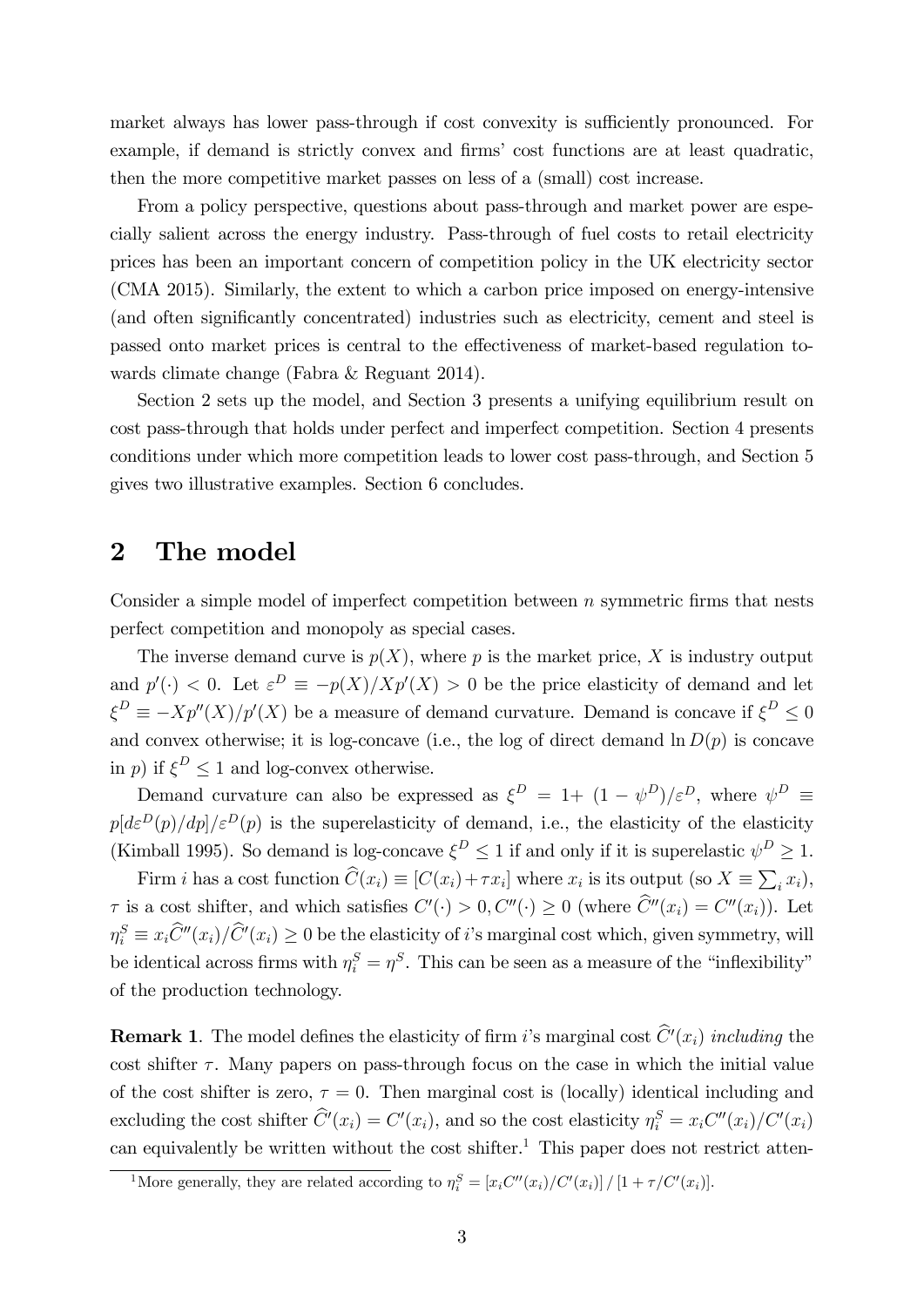tion to  $\tau = 0$ , though its findings also apply to this case.

Firm *i*'s profits are given by  $\Pi_i = p(X)x_i - C(x_i) - \tau x_i$ . Each firm chooses its quantity  $x_i$  in a generalized version of Cournot competition. The industry's conduct parameter  $\theta \in [0, 1]$  serves as a summary statistic of the intensity of competition. Formally, firms' equilibrium outputs  $(x_i^*)_{i=1...n}$  satisfy:

$$
x_i^* = \arg \max_{x_i \ge 0} \left\{ p(\theta(x_i - x_i^*) + X^*) x_i - C(x_i) - \tau x_i \right\}.
$$
 (1)

Firm *i*, in deviating its output by  $(x_i - x_i^*)$ , conjectures that industry output will change by  $\theta(x_i - x_i^*)$  as a result. In this "conduct equilibrium", lower values of  $\theta$  correspond to more intense competition. This setup can be viewed as a reduced-form representation of a dynamic game (Cabral 1995). The Cournot-Nash equilibrium, where each firm takes its rivals' output as given, occurs where  $\theta = 1$ , and perfect competition where  $\theta = 0$ .

Two regularity conditions will ensure a well-behaved interior equilibrium. First, a sufficient condition for an interior equilibrium is that  $p(0) > C(0) = C'(0) + \tau$ . Second, the condition  $\xi^D$  < 2, such that the industry's marginal revenue is downward-sloping, will ensure a well-behaved equilibrium, regardless of the intensity of competition.

The first-order condition for firm  $i$  is:

$$
p(X) + \theta x_i p'(X) - \hat{C}'(x_i) = 0 \text{ at } x_i = x_i^*.
$$
 (2)

This says that a generalized version of firm  $i$ 's marginal revenue equals its marginal cost.<sup>2</sup> In symmetric equilibrium,  $X^* = nx^*$ , and so the first-order condition becomes:

$$
p(nx^*) + \theta x^* p'(nx^*) - \hat{C}'(x^*) = 0.
$$
 (3)

Let  $\widehat{\theta}^S \equiv (\theta/n)$  be an index of market power which is higher with a larger conduct parameter and/or fewer firms. Writing  $p(\widehat{\theta}^S)$  for the equilibrium price, the role of this index is made precise as follows:

**Lemma 1** The equilibrium elasticity-adjusted Lerner index  $L \equiv \varepsilon^D[p(X) - \hat{C}'(x)]/p(X) =$  $\widehat{\theta}^S \in [0,1]$ , where the equilibrium market price  $p(\widehat{\theta}^S)$  rises with  $\widehat{\theta}^S$ .

The setup facilitates comparative statics on competition via changes in  $\widehat{\boldsymbol{\theta}}^S$  (where both  $\theta$  and n are exogenous). As expected, less intense competition leads to a higher market price (and lower industry output). Note also that, at equilibrium, the price elasticity of demand cannot be too low, with  $\varepsilon^D > \widehat{\theta}^S$  (and so  $\varepsilon^D > 1$  for monopoly).

<sup>&</sup>lt;sup>2</sup>The second-order condition for firm i is:  $(1+\theta)p'(X)+\theta p''(X)x_i-C''(x_i) < 0 \Leftrightarrow (1+\theta)-(x_i/X)\theta\xi+$  $C''(x_i) [-p'(X)] > 0$ , which is always satisfied given that  $\theta \in [0,1]$ ,  $\xi^D < 2$ ,  $x_i/X \in (0,1)$ ,  $C''(x_i) \ge 0$ and  $p'(X) < 0$ .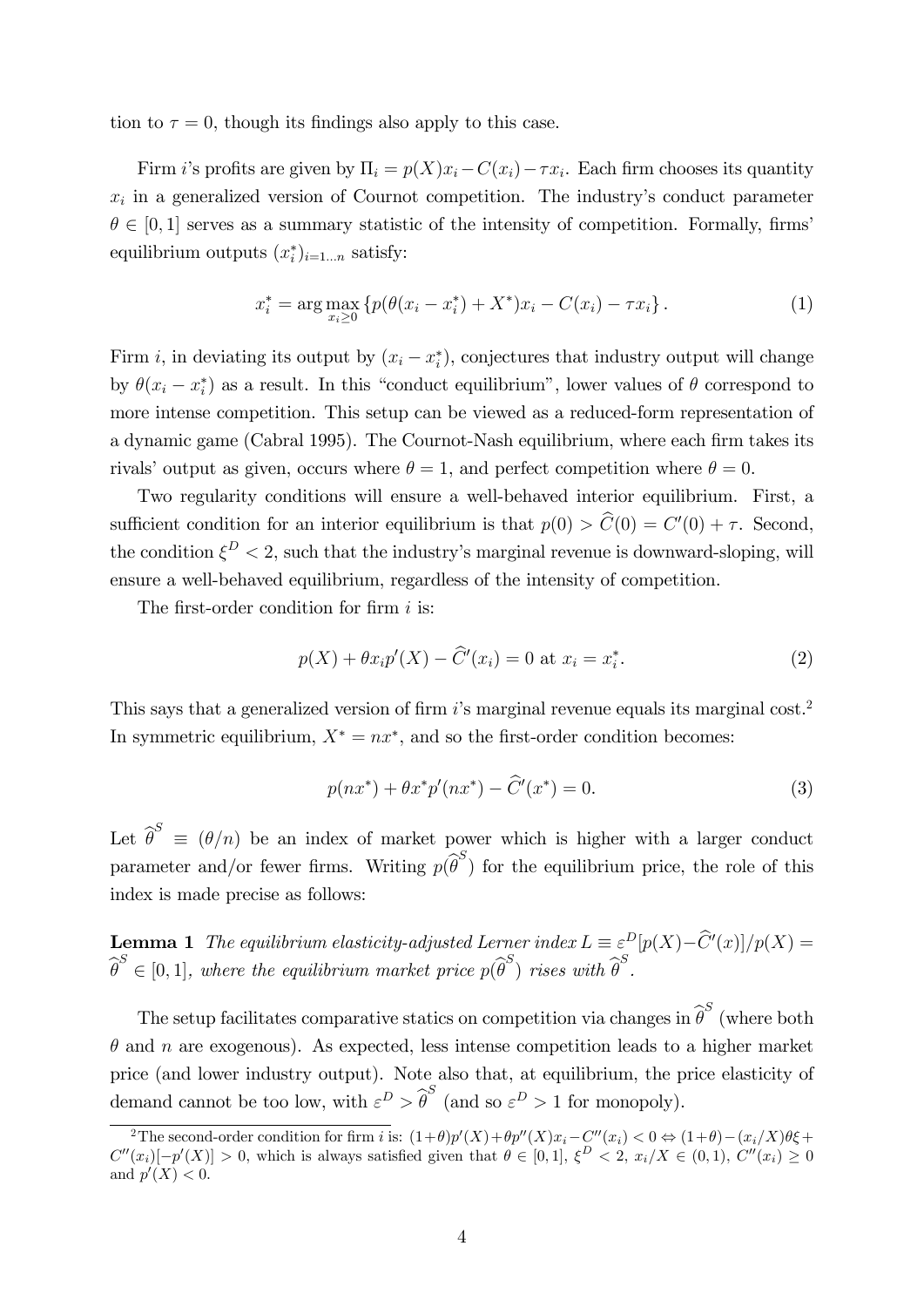#### 3 Equilibrium cost pass-through

The analysis begins by deriving an expression for cost pass-through: the change in the equilibrium market price arising from a market-wide rise in marginal cost,  $\rho \equiv dp/d\tau$ .

Lemma 2 The equilibrium rate of cost pass-through equals:

$$
\rho(\varepsilon^D, \xi^D, \eta^S, \widehat{\boldsymbol{\theta}}^S) = \frac{1}{\left[1 + (\varepsilon^D - \widehat{\boldsymbol{\theta}}^S)\eta^S + \widehat{\boldsymbol{\theta}}^S(1 - \xi^D)\right]} > 0.
$$

The expression for pass-through from Lemma 2 nests various results from prior literature.<sup>3</sup> First, under perfect competition  $\widehat{\theta}^S = 0$ , the first-order condition (2) defines firm *i*'s supply curve; letting  $\varepsilon_i^S \equiv px_i'(p)/x_i(p) > 0$  be firm *i*'s price elasticity of supply, at symmetric equilibrium,  $\varepsilon_i^S = \varepsilon^S$  and  $\eta^S = 1/\varepsilon^S$ . This leads to the textbook result that competitive pass-through  $\rho = \varepsilon^{S}/(\varepsilon^{S} + \varepsilon^{D})$  is driven by the ratio of demand and supply elasticities—and is never greater than  $100\%$ .

Second, under monopoly (Bulow & Pfleiderer 1983) or monopolistic competition (Mrázová & Neary 2017) with constant marginal cost  $(n = 1, \theta = 1, \eta^S = 0)$ , pass-through  $\rho = 1/(2 - \xi^D)$  is determined solely by demand curvature  $\xi^D$ —with no distinct role for the price elasticity of demand  $\varepsilon^D$ .

Third, under Cournot-Nash competition (Kimmel 1992) with constant marginal cost  $(\theta = 1, \eta^S = 0)$ , pass-through  $\rho = 1/[1 + \hat{\theta}^S(1 - \xi^D)]$  is additionally determined by market structure—as then given by the competition index  $\widehat{\theta}^S \equiv (1/n)$ .

Lemma 2 shows that, more generally, pass-through is determined by four factors: the price elasticity of demand  $\varepsilon^D$ , demand curvature  $\xi^D$ , the elasticity of marginal cost  $\eta^S$ , and the intensity of competition  $\widehat{\theta}^S$ . The role of the demand elasticity  $\varepsilon^D$  is predicated on the presence of the cost elasticity,  $\eta^S > 0$ , which is often assumed away in prior literature.

It is easy to see that pass-through, in general, is always lower for a less flexible production technology, that is,  $\partial \rho / \partial \eta^S < 0$ , all else equal. In this sense, a basic insight from perfect competition extends to settings with imperfect competition. In the limit, pass-through tends to zero,  $\rho \to 0$ , as technology becomes entirely inflexible,  $\eta^S \to \infty$ , for example, because firms face binding capacity constraints. In such a situation, the change in marginal cost induces no change in output—and hence also no price change.

It is well-known that, under imperfect competition, it is possible for pass-through to exceed 100%. Proposition 1 makes precise that this occurs whenever  $\hat{\theta}^S(\xi^D - 1) \ge$  $\eta^S(\varepsilon^D - \widehat{\theta}^S)$ . Several things are needed: (i) there is market power  $\widehat{\theta}^S > 0$ ; (ii) demand is log-convex  $\xi^D > 1$  (equivalently, superinelastic  $\psi^D < 1$ ); and (iii) the elasticity of

<sup>&</sup>lt;sup>3</sup>To my best knowledge, Lemma 2's expression for pass-through is a new result, precisely because it allows for both *both* convex costs,  $\eta^S > 0$ , and market power,  $\widehat{\theta}^S > 0$ .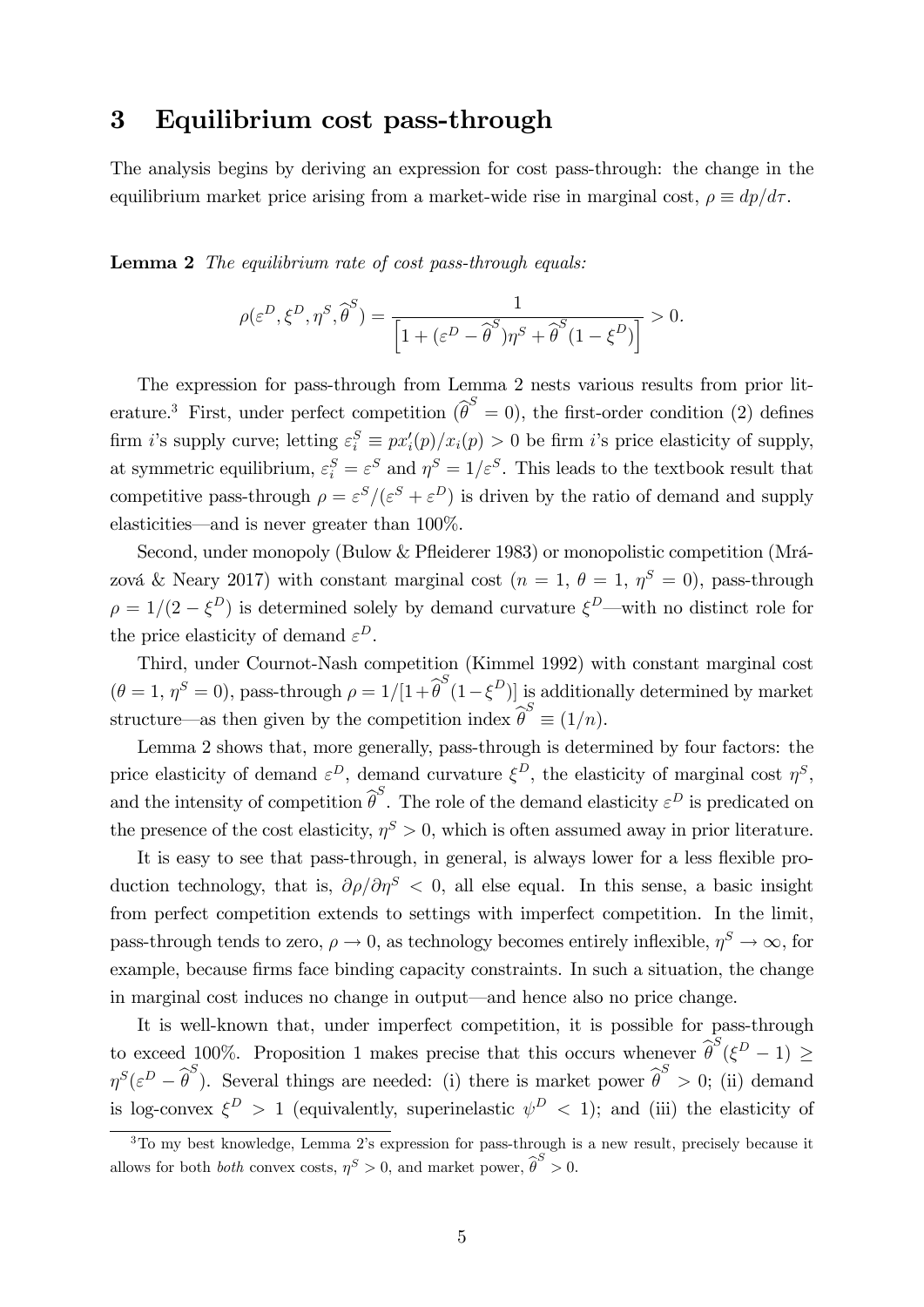marginal cost  $\eta_s^S$  cannot be too large (for example, if  $\eta^S > \max\{0, (\varepsilon^D - 1)^{-1}\} \equiv \underline{\eta}^S$  then  $\rho < 1$  for any  $\widehat{\boldsymbol{\theta}}^S \in [0, 1]$  and  $\xi^D < 2$ ).

#### 4 Does competition increase pass-through?

What is the equilibrium impact of more competition on cost pass-through? Answering this question requires some care because varying the intensity of competition via  $\widehat{\theta}^S$  can, in general, also affect the (equilibrium) values of the demand and cost parameters  $(\varepsilon^D, \xi^D, \eta^S)$ as none of these are necessarily constants.

Two approaches are presented. First, the "cross section" approach compares passthrough in two different markets on a like-for-like basis, where one market is more competitive than the other but identical in terms of  $(\varepsilon^D, \xi^D, \eta^S)$ . Second, the "time series" approach compares pass-through in the same market following an exogenous increase in its intensity of competition, taking into account any knock-on effects on  $(\varepsilon^D, \xi^D, \eta^S)$ .

Under both approaches, it will turn out that cost convexity makes the standard intuition—more competition raises pass-through—quite fragile.

#### 4.1 Varying competition between markets

Consider two markets, 1 and 2, with different values of the intensity of competition,  $\hat{\theta}_1^S$ 1 and  $\widehat{\theta}_2^S$  $S_2$ , where  $\widehat{\theta}_1^S < \widehat{\theta}_2^S$  $\frac{1}{2}$ . Firm conduct is more competitive in market 1 because there are more firms or because rivalry is more intense for the same number of firms.

The markets may differ in terms of their demand and cost *functions*. Lemma 2 makes clear that the relevant demand and cost conditions for pass-through are given by  $(\varepsilon^D, \xi^D, \eta^S)$ . The idea here is that an econometric analysis will control for any differences between the markets in terms of the values of  $(\varepsilon^D, \xi^D, \eta^S)$ .

Proposition 1 Consider two markets 1 and 2 with identical demand conditions (as given by  $\varepsilon^D, \xi^D$ ) and cost conditions (as given by  $\eta^S$ ) where market 1 is more competitive than market 2 with  $\widehat{\theta}_1^S < \widehat{\theta}_2^S$  $\frac{1}{2}$ . Equilibrium cost pass-through is lower in the more competitive market 1,  $\rho(\widehat{\theta}_1^S)$  $\binom{S}{1} < \rho(\widehat{\theta}_2^S)$  $\tilde{p}_2$ ), if and only if demand and cost conditions satisfy:

$$
\eta^S + \xi^D > 1,
$$

which always holds for a sufficiently large elasticity of marginal cost  $\eta^S$ .

Proposition 1 yields the opposite of the standard intuition that more competition leads to higher pass-through. All else equal, whenever costs are sufficiently convex in that  $\eta^S > 1 - \xi^D$ , pass-through is *lower* in the market with more intense competition. For example, the condition always holds for pass-through  $\rho|_{\tau \to 0}$  of a small new tax if demand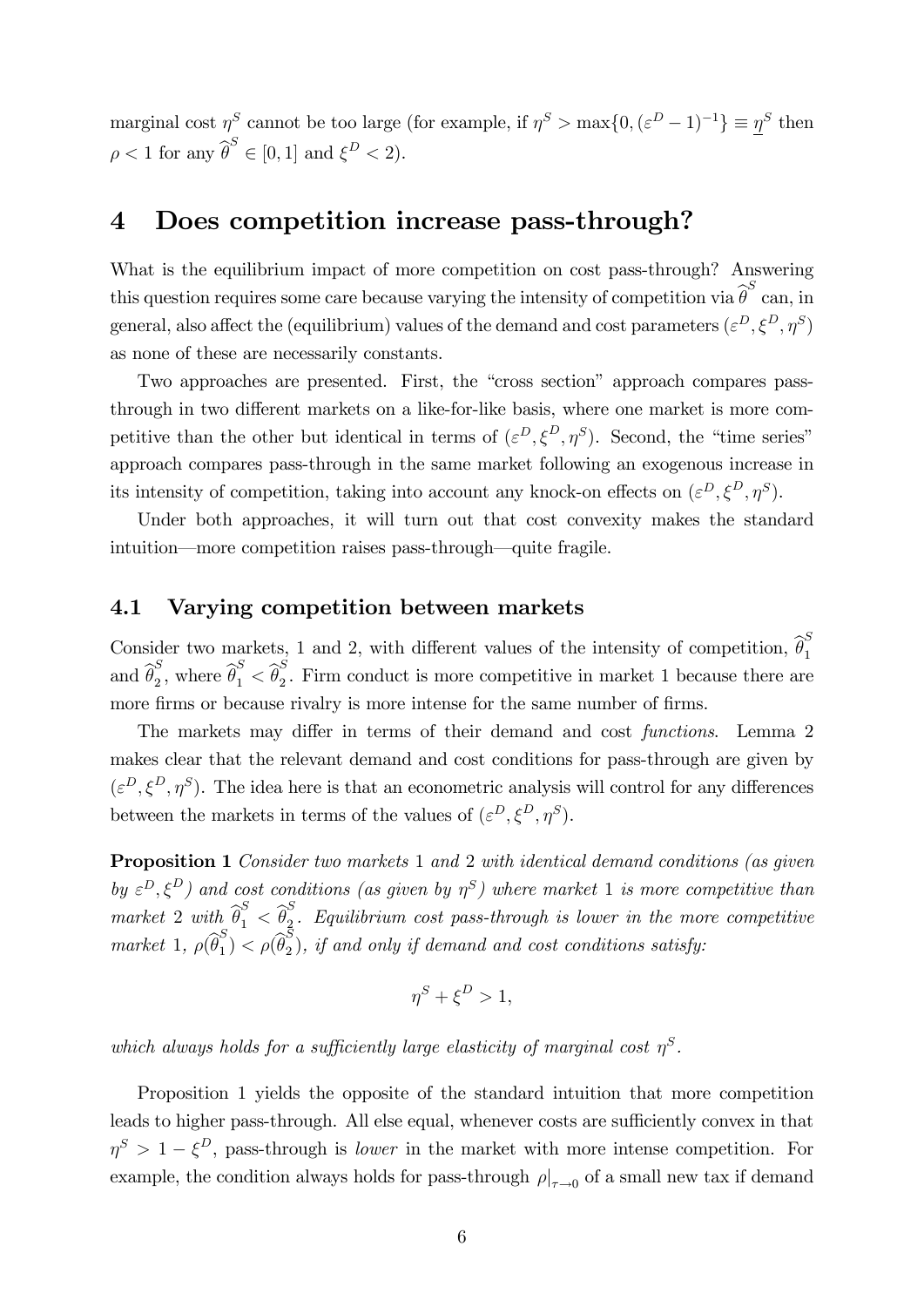

Figure 1: Equilibrium cost pass-through  $\rho$  for different elasticities of marginal cost  $\eta^S$ under perfect competition  $\left(\widehat{\theta}_1^S = 0\right)$  and monopoly  $\left(\widehat{\theta}_2^S = 1\right)$ 

is strictly convex  $\xi^D > 0$  and costs are at least as convex as a quadratic cost function,  $C(x_i) = kx_i^2$  (as then  $\eta^S \ge 1$ ). More generally, the condition always holds for a sufficiently large  $\eta^S$ , regardless of demand conditions and competitive intensity.

In the special case with constant marginal cost,  $\eta^S = 0$ , the condition from Proposition 1 boils down to demand being log-convex  $\xi^D > 1$  (equivalently, superinelastic  $\psi^D < 1$ ). In such circumstances, therefore, both markets feature pass-through in excess of 100% but it is closer to 100% in the more competitive market,  $\rho(\hat{\theta}_2^S)$  $\binom{S}{2} > \rho(\widehat{\theta}_1^S)$  $_{1}^{2}) > 1.$ 

By contrast, with non-constant marginal cost,  $\eta^S > 0$ , more competition can yield lower pass-through even in the "normal" case in which it lies below 100%.

Figure 1 illustrates Proposition 1 by plotting pass-through  $\rho$  against the cost elasticity  $\eta^S$  for the two polar cases: perfect competition in market 1  $\left(\widehat{\theta}_1^S=0\right)$  and monopoly in market 2  $(\hat{\theta}_2^S = 1)$ . Demand is taken to be linear  $\xi^D = 0$  with a price elasticity of demand (at equilibrium) set at  $\varepsilon^D = 2$ . For "small" cost elasticities,  $\eta^S \leq 1$ , pass-through rates are higher in the competitive market  $\rho(\hat{\theta}_1^S)$  $\binom{S}{1} \ge \rho(\widehat{\theta}_2^S)$  $\binom{2}{2}$ . This is in line with the standard intuition. However, for "large" cost elasticities,  $\eta^S > 1$ , this relationship flips to  $\rho(\hat{\theta}_1^S)$  $\binom{S}{1} < \rho(\widehat{\theta}_2^S)$  $\binom{5}{2}$  and it is the monopoly market that features stronger pass-through. This is the opposite of the standard intuition. (In the limiting case as  $\eta^S \to \infty$ , pass-through converges to zero for both market structures.)

What is driving this result? Recall that a less flexible production technology always means lower pass-through,  $\partial \rho / \partial \eta^S < 0$ . A key observation is that this effect is mitigated by market power in the following sense: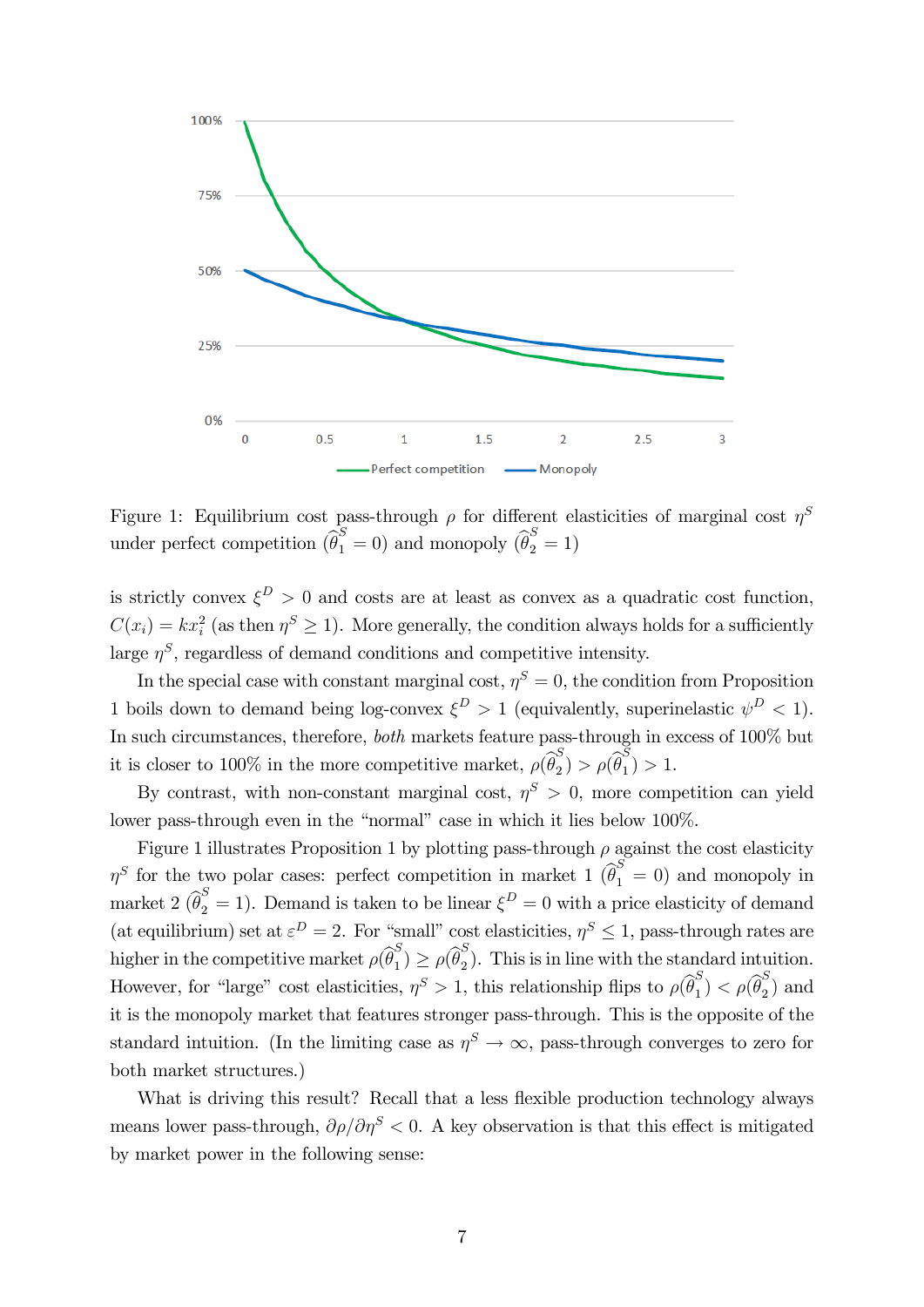Lemma 3. Equilibrium cost pass-through satisfies

$$
\frac{\partial}{\partial \widehat{\theta}^S} \left[ \frac{\partial}{\partial \eta^S} \rho(\varepsilon^D, \xi^D, \eta^S, \widehat{\theta}^S) \right] \ge 0
$$

if and only if the cost elasticity satisfies  $\eta^S \leq [1 + (1 - \xi^D)(2\varepsilon^D - \widehat{\theta}^S)]/(\varepsilon^D - \widehat{\theta}^S)$ , for which  $\eta^S \leq 1 - \xi^D$  is a sufficient condition.

Lemma 3 shows that, for modest values of  $\eta^S$ , the pass-through function is supermodular in the cost elasticity and market power. A less flexible production technology means lower pass-through—and more strongly so for a more competitive market. This helps explains why, in markets with a fairly inflexible production technology, more competition can be associated with less pass-through.

#### 4.2 Varying competition within a market

Now consider the second approach: the same market, with the same demand and cost functions, is observed "over time" and competition (exogenously) intensifies, as measured by a lower  $\widehat{\theta}^S$ . Write the price in terms of the conduct parameter  $p(\widehat{\theta}^S)$ , and think of the (equilibrium) values of the demand and cost parameters as  $(\varepsilon^D(p(\widehat{\theta}^S), \xi^D(p(\widehat{\theta}^S), \eta^S(p(\widehat{\theta}^S))).$ How does more competition affect pass-through?

Let  $\phi_i^S \equiv x_i C'''(x_i) / C''(x_i)$  be the elasticity of the *slope* of *i*'s marginal cost which, given symmetry, will again be identical across firms with  $\phi_i^S = \phi^S$  (also recalling that  $C''(\cdot) = C''(\cdot)$  and  $C'''(\cdot) = C'''(\cdot)$ ).

 $\bf{Proposition~2.}$  (a) Equilibrium cost pass-through is lower with more competition,  $d\rho(\widehat{\theta}^S)/d\widehat{\theta}^S>0$  $0, if and only if demand and cost conditions and firm conduct satisfy:$ 

$$
\frac{(\varepsilon^D - \widehat{\boldsymbol{\theta}}^S)\eta^S}{\left[1 + \widehat{\boldsymbol{\theta}}^S(1 - \xi^D) + (\varepsilon^D - \widehat{\boldsymbol{\theta}}^S)\eta^S\right]}(\boldsymbol{\phi}^S + \xi^D) > \frac{d}{d\widehat{\boldsymbol{\theta}}^S} \left[\widehat{\boldsymbol{\theta}}^S(1 - \xi^D)\right],
$$

which always holds for sufficiently large elasticities of marginal cost  $\eta^S$  and its slope  $\phi^S$ ; (b) Equilibrium cost pass-through lies below 100%,  $\rho(\widehat{\theta}^S) \leq 1$ , and is lower with more competition  $d\rho(\widehat{\theta}^S)/d\widehat{\theta}^S > 0$  if:

- Demand is log-concave  $\xi^D \leq 1$  (equivalently, superelastic  $\psi^D \geq 1$ ) and demand curvature is non-decreasing  $d\xi^{D}(p)/dp \geq 0$ ;
- Costs are sufficiently convex in that  $(\eta^S, \phi^S)$  satisfy  $(\varepsilon^D \widehat{\theta}^S) \eta^S (\phi^S + 2\xi^D 1)$  $(1 - \xi^D)[1 + \widehat{\theta}^S(1 - \xi^D)]$  for which  $\eta^S > 0$  and  $\phi^S > (1 - 2\xi^D)$  are then necessary.

Proposition 2 delivers a similar conclusion to Proposition 1: Under plausible conditions, more competition reduces pass-through—and the standard intuition is overturned.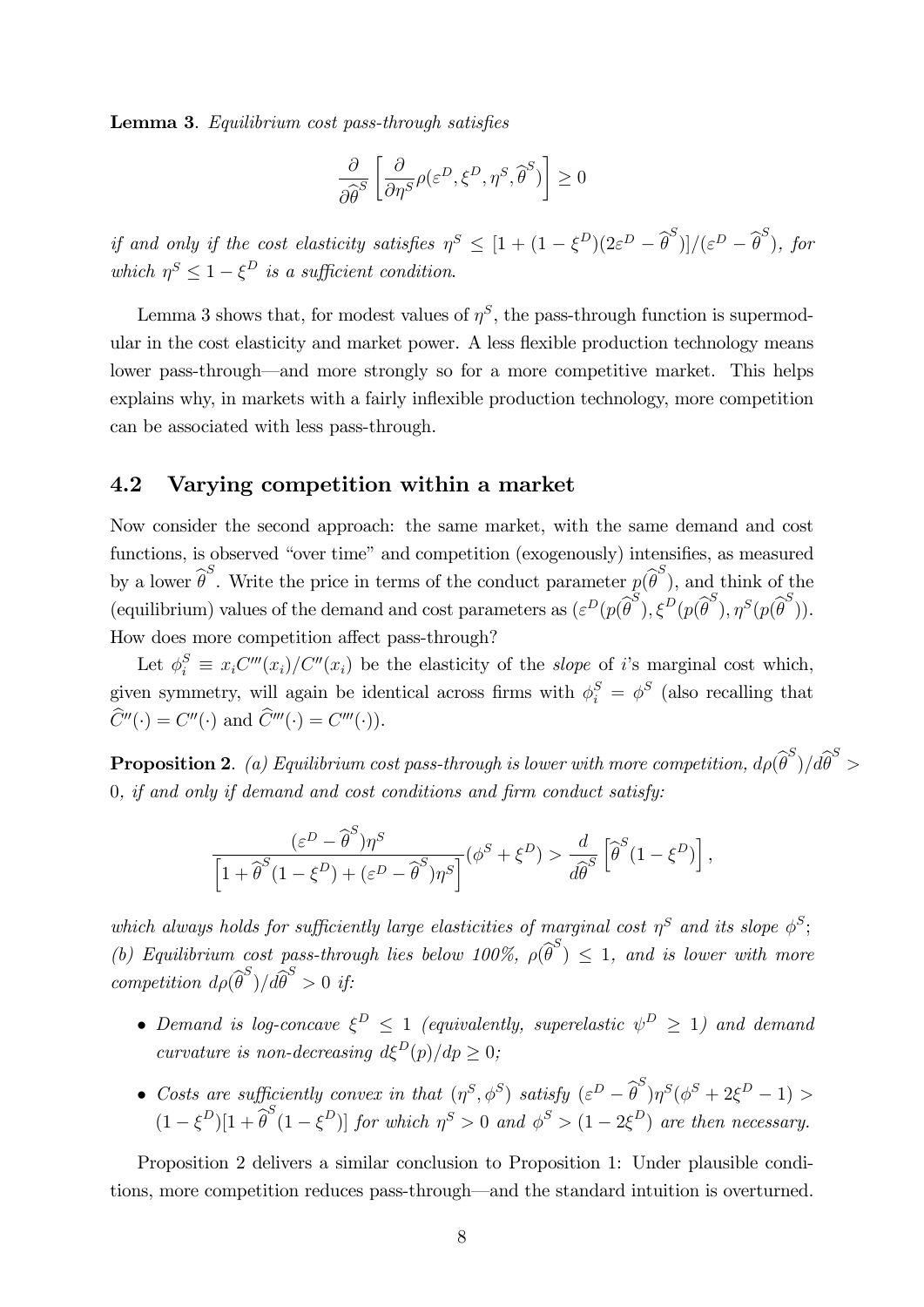There is a simple set of sufficient conditions. First, demand is log-concave, which is a common assumption in economic theory (e.g., Bagnoli & Bergstrom 2005), and is more convex at a higher price  $d\xi^{D}(p)/dp \geq 0$ , which applies, for example, for any demand curve of the family  $p(X) = \alpha - \beta X^{\gamma}$ , which has constant curvature  $\xi^{D} = 1 - \gamma$ . Second, firms' costs and marginal costs are sufficiently convex, that is,  $\eta^S > 0 \Leftrightarrow C''(.) > 0$  and  $\phi^S > 0 \Leftrightarrow C'''(\cdot) > 0$  are both positive and sufficiently large.

To see the role of sufficient cost convexity, consider a market with a single firm and linear demand  $(n = 1, \xi^D = 0)$ . Initially the firm is a price-taker  $(\hat{\theta}^S = 0)$  and then it becomes a monopolist  $\widehat{\theta}^S = 1$ ). Let  $x^c \equiv x(0)$  denote the competitive output and  $x^m \equiv x(1)$  the monopoly output, where  $x^m < x^c$ . Cost pass-through under monopoly  $\rho^m$ is higher than with perfect competition  $\rho^c$  whenever:

$$
\rho^m = \frac{1}{\left[2 + \frac{C''(x^m)}{\beta}\right]} > \frac{1}{\left[1 + \frac{C''(x^c)}{\beta}\right]} = \rho^c
$$

which holds if and only if  $\int_{x^m}^{x^c} C'''(y) dy = [C''(x^c) - C''(x^m)] > \beta$ . So competition reduces pass-through if  $C''(.) > 0$  and  $C'''(.)$  is large enough. The condition from Proposition 2 provides a general result for the case of a small change in competitive intensity.

#### 5 Illustrative examples

A couple of examples are useful to illustrate the issues that arise and the differences between the "cross section" and "time series" approaches. For simplicity, these examples consider pass-through  $\rho|_{\tau=0}$  where the initial value of the cost shifter is zero.

**Example 1.** Demand is linear  $p(X) = \alpha - \beta X$  while firms' cost functions are quadratic  $C(x_i) = kx_i^2$ . This corresponds to  $\xi^D = 0$  and  $\eta^S = 1$ . Using Lemma 2, pass-through  $|\rho|_{\tau=0} = (1 + \varepsilon^D)^{-1} < 1$  then is always incomplete—and depends directly only on the demand elasticity  $\varepsilon^D$ .

Between markets: Conditional on the demand elasticity  $\varepsilon^D$ , competition has zero impact on pass-through in the cross section, i.e.,  $\rho(\hat{\theta}_1^S)$  $\binom{S}{1} = \rho(\widehat{\theta}_2^S)$  $\binom{5}{2}$ . This is a knife-edge case of the condition of Proposition 1. This is at least partly inconsistent with the standard intuition.

Within market: With linear demand, the elasticity  $\varepsilon^D(p(\widehat{\theta}^S))$  itself varies along the demand curve—with a positive superelasticity  $\psi^D = 1 + \varepsilon^D > 0$ . So a higher  $\widehat{\theta}^S$  implies a higher price  $p(\widehat{\theta}^S)$ , a higher elasticity  $\varepsilon^D(p(\widehat{\theta}^S))$ , and hence lower pass-through with  $d\rho(\widehat{\theta}^{S})/d\widehat{\theta}^{S}$  < 0, thus violating the condition of Proposition 2. So here competition increases pass-through via a demand-superelasticity channel. This is in line with the standard intuition.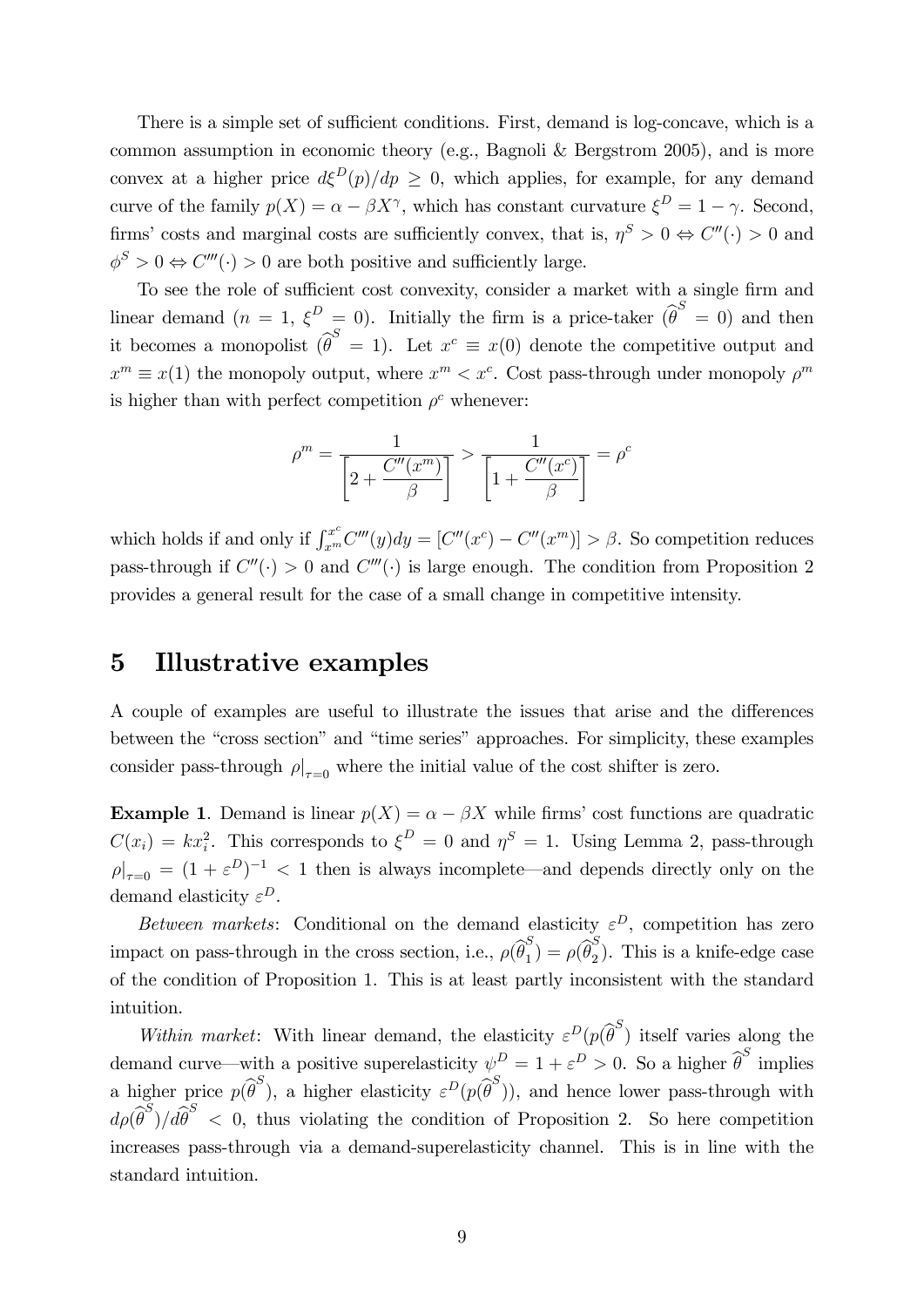**Example 2.** Demand is exponential  $p(X) = \alpha - \beta \log X$  and firms' cost functions have constant elasticity  $C(x_i) = kx_i^{\lambda}$ , with  $\lambda > 1$ . This corresponds to  $\xi^D = 1$  (equivalently, unit superelasticity  $\psi^D = 1$  and  $\eta^S = \lambda - 1 > 0$ . Using Lemma 2, pass-through  $\rho|_{\tau=0} =$  $[1 + (\varepsilon^D - \hat{\theta}^S)(\lambda - 1)]^{-1} < 1$  is again always incomplete but now also more involved.

Between markets: Conditional on the demand elasticity  $\varepsilon^D$  and the cost elasticity  $\lambda$ , the more competitive market  $1$ —by inspection or by Proposition 1—always has lower pass-through in the cross section, i.e.,  $\rho(\hat{\theta}_1^S)$  $\binom{S}{1} < \rho(\widehat{\theta}_2^S)$  $\binom{5}{2}$  This is the opposite of the standard intuition.

Within market: Pass-through declines with more competition,  $d\rho(\hat{\theta}^S)/d\hat{\theta}^S > 0$ , whenever  $\frac{d}{\hat{a}}$  $\frac{d}{d\hat{\theta}^S}[\hat{\theta}^S - \varepsilon^D(p(\hat{\theta}^S))] > 0.$  It is easy to check that  $d\varepsilon^D(p(\hat{\theta}^S))/d\hat{\theta}^S = \rho$ , so the condition of Proposition 2 always holds. So here competition reduces pass-through via a competition-plus-demand channel. This is again the opposite of the standard intuition.

### 6 Conclusions and policy implications

Existing literature on imperfect competition typically assumes that Örms have constant marginal costs. As a result, pass-through analysis has focused on demand-side properties. More competition then raises pass-through as long as it lies below 100%.

This paper has shown that this result is perhaps surprisingly fragile. If firms have increasing marginal costs, then more competition may reduce pass-through. A rough intuition is that a more competitive industry has higher output, and with convex costs is therefore more exposed to a cost increase.

These results may have implications for competition policy, for example, for understanding how cost savings from horizontal mergers are passed on to consumers and for evaluating the "passing-on defense" (Verboven  $&$  Van Dijk 2009) whereby cartel damages are limited because affected firms pass the overcharge onto their own customers.

In a more competitive market, the market price will be more reflective of marginal cost. It does not follow that price changes will necessarily be more reflective of cost changes.

## References

- [1] Anderson, Simon P. and Régis Renault (2003). Efficiency and Surplus Bounds in Cournot Competition. Journal of Economic Theory 113, 253–264.
- [2] Bagnoli, Mark and Ted Bergstrom (2005). Log-concave Probability and its Applications. Economic Theory 26, 445–469.
- [3] Bulow, Jeremy and Paul Pfleiderer (1983). A Note on the Effect of Cost Changes on Prices. Journal of Political Economy 91, 182–185.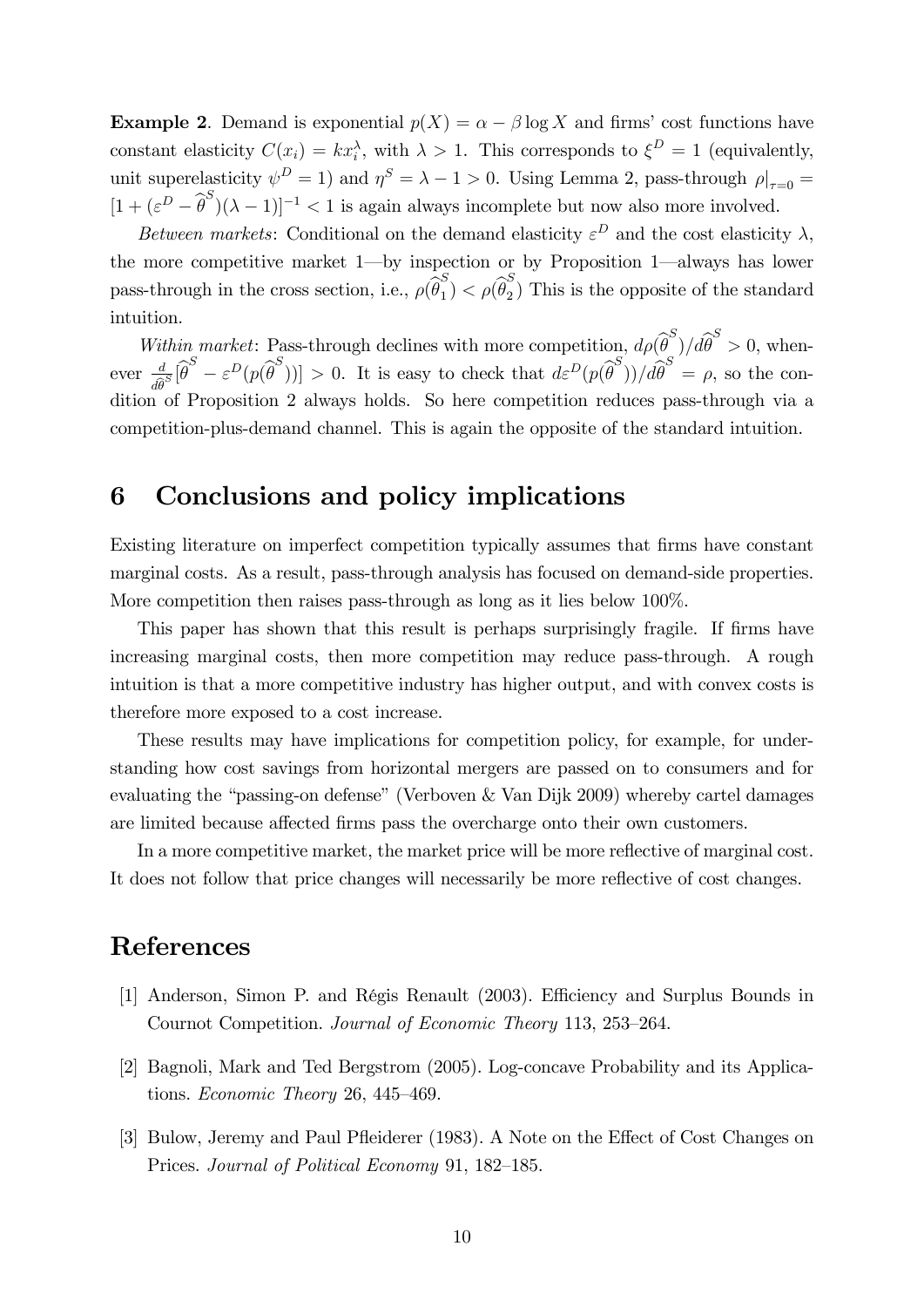- [4] Cabral, Luís M.B. (1995). Conjectural Variations as a Reduced Form. Economics Letters 49, 397 $-402$ .
- [5] CMA (2015). Energy Market Investigation: Cost Pass-Through. Competition and Markets Authority, Working Paper, February 2015.
- [6] Fabra, Natalia and Mar Reguant (2014). Pass-Through of Emissions Costs in Electricity Markets. American Economic Review 104, 2972–2899.
- [7] Hart, Oliver (1995). Firms, Contracts and Financial Structure. Oxford University Press.
- [8] Kimball, Miles (1995). The Quantitative Analytics of the Basic Neomonetarist Model. Journal of Money, Credit & Banking 27, 1241-1277.
- [9] Kimmel, Sheldon (1992). Effects of Cost Changes on Oligopolists' Profits. *Journal of* Industrial Economics 40, 441-449.
- [10] Mrázová, Monika and Peter Neary (2017). Not so Demanding: Demand Structure and Firm Behavior. American Economic Review 107, 3835–3874.
- [11] Verboven, Frank and Theon Van Dijk (2009). Cartel Damages Claims and the Passing-On Defense. Journal of Industrial Economics 57, 457–490.
- [12] Weyl, E. Glen and Michal Fabinger (2013). Pass-Through as an Economic Tool: Principles of Incidence under Imperfect Competition. Journal of Political Economy 121, 528-583.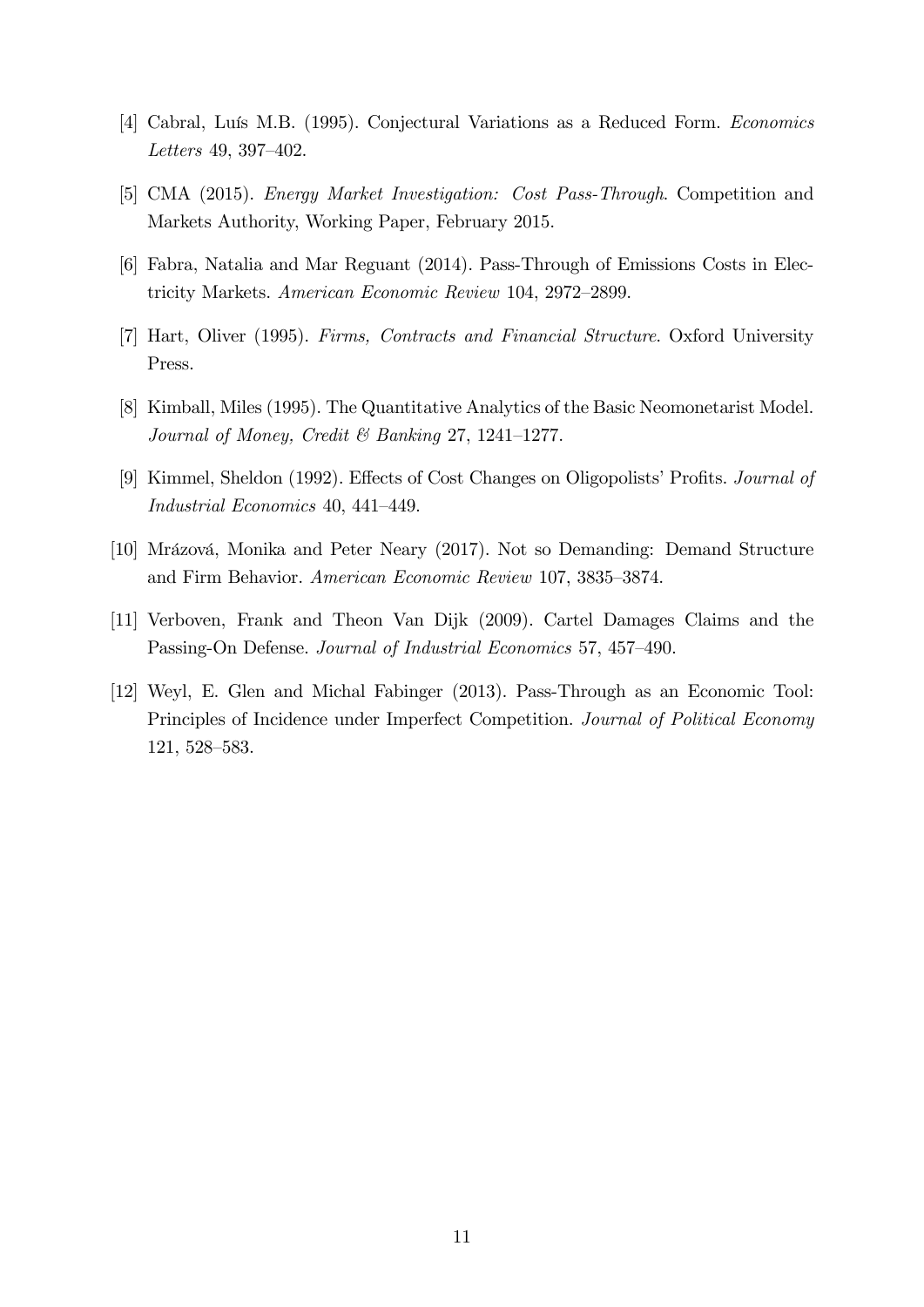## Appendix

**Proof of Lemma 1.** The expression for  $L = \varepsilon^D[p(X) - \hat{C}'(x)]/p(X)$  follows by rearranging (3) and using the definitions of  $\varepsilon^D$  and  $\widehat{\theta}^S$ . Differentiating (3) shows that:

$$
\frac{dp(\widehat{\theta}^{S})}{d\widehat{\theta}^{S}} = p'(X)n \frac{dx}{d\widehat{\theta}^{S}} = p'(X)n - \frac{p'(X)X}{[p'(X)n + \theta p'(X) + \theta n x p''(X) - C''(x)]}
$$
\n
$$
= -p'(X)X \frac{n}{[(n+\theta) - \theta \xi^{D} - C''(x)/p'(X)]} > 0,
$$
\n(4)

where the denominator of this expression is positive because  $(n + \theta) > \theta \xi^D$  given that  $n \ge 1, \, \theta \in [0, 1]$  and  $\xi^D < 2$  as well as  $C''(x) \ge 0$  and  $p'(X) < 0$ .

**Proof of Lemma 2.** By construction, cost pass-through satisfies  $\rho \equiv \frac{dp}{d\tau} = p'(X)n \frac{dx}{d\tau}$ . Hence differentiating  $(3)$  yields:

$$
\rho = \frac{p'(X)n}{[p'(X)n + \theta p'(X) + \theta n x p''(X) - C''(x)]} = \frac{n}{[(n+\theta) - \theta \xi^D - C''(x)/p'(X)]} > 0, (5)
$$

using the definition  $\xi^D \equiv -Xp''(X)/p'(X)$  and where the denominator is again positive. Now rewrite the last term as follows:

$$
\frac{C''(x)}{-p'(X)} = \frac{x\widehat{C}''(x)}{\widehat{C}'(x)} \frac{\widehat{C}'(x)}{p(X)} \frac{p(X)}{-Xp'(X)} \frac{X}{x} = \eta^S \frac{(\varepsilon^D - \theta/n)}{\varepsilon^D} \varepsilon^D n = \eta^S(\varepsilon^D - \widehat{\theta}^S)n, \tag{6}
$$

which uses Lemma 1 and the definitions  $\varepsilon^D \equiv -p(X)/Xp(X), \eta_i^S \equiv x_i\hat{C}''(x_i)/\hat{C}'(x_i)$  (at symmetric equilibrium, where  $\hat{C}''(x_i) = C''(x_i)$ , and  $\hat{\theta}^S \equiv (\theta/n)$ . Combining (5) and (6) and some rearranging yields the expression for  $\rho(\varepsilon^D, \xi^D, \eta^S, \widehat{\theta}^S)$ .

Proof of Proposition 1. Given the assumptions, follows by inspection of Lemma 2.

**Proof of Lemma 3.** Differentiating the expression for equilibrium cost pass-through from Lemma 2 gives:

$$
\frac{\partial}{\partial \eta^S} \rho(\varepsilon^D, \xi^D, \eta^S, \widehat{\boldsymbol{\theta}}^S) = -\frac{(\varepsilon^D - \widehat{\boldsymbol{\theta}}^S)}{\left[1 + (\varepsilon^D - \widehat{\boldsymbol{\theta}}^S)\eta^S + \widehat{\boldsymbol{\theta}}^S(1 - \xi^D)\right]^2} < 0.
$$

Differentiating again for the cross-partial effect gives:

$$
\frac{\partial}{\partial \widehat{\theta}^{S}} \left[ \frac{\partial}{\partial \eta^{S}} \rho(\varepsilon^{D}, \xi^{D}, \eta^{S}, \widehat{\theta}^{S}) \right] = \frac{\left[ 1 + (\varepsilon^{D} - \widehat{\theta}^{S}) \eta^{S} + \widehat{\theta}^{S} (1 - \xi^{D}) \right] + 2(1 - \xi^{D} - \eta^{S})(\varepsilon^{D} - \widehat{\theta}^{S})}{\left[ 1 + (\varepsilon^{D} - \widehat{\theta}^{S}) \eta^{S} + \widehat{\theta}^{S} (1 - \xi^{D}) \right]^{3}}.
$$

It is immediate that  $\frac{\partial}{\partial \hat{\theta}}$  $\frac{\partial}{\partial \hat{\theta}^S} \left( \frac{\partial}{\partial \eta^S} \rho \right) > 0$  if  $\eta^S \leq 1 - \xi^D$  and some further rearranging shows